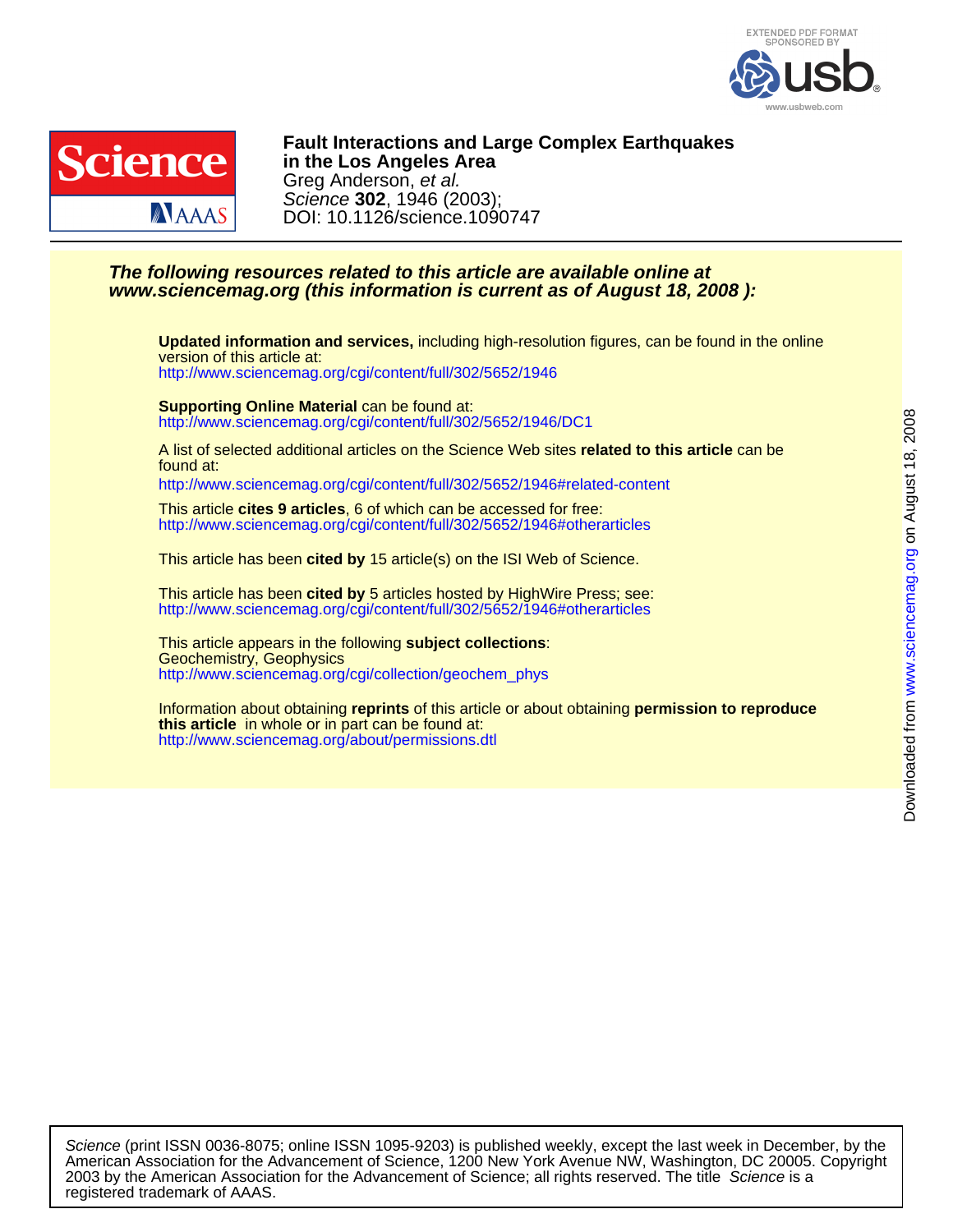### R EPORTS

tion energy partitioned into  $H_2$  excitation (10). In diffuse clouds  $H<sub>2</sub>$  formation is thought to occur on the surface of bare carbonaceous and silicate grains. Recent experiments on the formation of interstellar carbon dust grain analogs suggest that these could very well be microporous structures showing nanometer-scale porosity  $(24)$ . Because H and H<sub>2</sub> are physisorbed on these surfaces (and internal pore surfaces) with similar binding energies to that of ASW, and energy transfer mechanisms between  $H<sub>2</sub>$ and the pore surfaces are likely similar (*16*), we suggest that  $H_2$  retention in pores will be similar on the bare grains to that for ASW. Hence, the energy distribution in  $H<sub>2</sub>$  formation could show a similar dependence on dust grain morphology for bare carbonaceous grains as seen here for ASW films. All that is required is that the morphology (pore structure) induces a lifetime on the grain that is long compared with the overall energy relaxation time for the nascent  $H<sub>2</sub>$  exoergicity. For silicates, both compact and fluffy grain particles have been found in meteorites and have been grown under laboratory conditions relevant to the ISM. However, the details of the morphology of these grains is unknown, so we can only speculate that the energy budget of  $H<sub>2</sub>$  produced on these grains should depend in a similar way to internal morphology as for the ASW films. Therefore, we propose that the dominant effect controlling the initial energy distributions of gas phase  $H_2$ formed in the ISM may not be the detailed chemical nature of the grain surfaces but rather their morphology.

### **References and Notes**

- 1. D. Hollenbach, E. E. Salpeter, *Astrophys. J.* **163**, 155 (1971).
- 2. M. Jura, *Astrophys. J.* **197**, 575 (1975).
- 3. C. Gry *et al.*, *Astron. Astrophys.* **139**, 675 (2002). 4. N. Katz, I. Furman, O. Biham, V. Pironello, G. Vidali, *Astrophys. J.* **522**, 305 (1999).
- 5. G. Manico, G. Raguni, V. Pironello, J. Roser, G. Vidali, *Astrophys. J.* **548**, L253 (2001).
- 6. D. R. Flower, G. P. des Foreˆts, *Mon. Not. R. Astron. Soc.* **247**, 500 (1990).
- 7. W. W. Duley, D. A. Williams, *Mon. Not. R. Astron. Soc.* **260**, 37 (1993).
- 8. J. M. Greenberg, *Surf. Sci.* **500**, 793 (2002).
- 9. E. L. Gibb, D. C. B. Whittet, W. A. Schutte, *Astrophys. J.* **536**, 347 (2000).
- 10. J. Takahashi, K. Masuda, M. Nagaoka, *Astrophys. J.* **520**, 724 (1999).
- 11. H<sub>2</sub>O deposition conditions are typically  $\sim$ 45° HWHM angular spread and 0.3 to 3 ML/s dose rates.
- 12. K. P. Stevenson, G. A. Kimmel, Z. Dohnalek, R. S. Smith, B. D. Kay, *Science* **283**, 1505 (1999).
- 13. The triply differentially pumped H and D atom beams are formed by microwave discharges with fluxes of  $\leq 10^{13}$ atoms cm<sup>-2-1</sup>, beam dissociation probabilities of  $~65\%$ , and Maxwell-Boltzmann kinetic energy distributions of  $T = 300$  K. The H and D beams are incident upon the ASW surface at 0° and 4° relative to the surface normal and are overlapped at the center of the ASW surface with beam diameters of 1.5 mm and 3.5 mm, respectively.
- 14. TPD measurements are performed by heating the sample with a linear ramp (typically 0.5 K/s) using electron bombardment on the back side of the Cu substrate and simultaneously detecting the desorption of HD,  $H_2$ , and  $D_2$  from the front of the ASW surface with a differentially pumped quadrupole mass spectrometer (QMS) with an aperture

close to the ASW surface to limit the field of view in the TPD. LITD measurements were performed by inducing a temperature jump of typically 20 ns on the surface using a 200  $\mu$ J laser pulse at 532 nm focused to a 1.5 mm diameter spot at the center of the overlapped atom beams. The kinetic energy distribution of molecules desorbing during the temperature jump are obtained from the TOF distributions to another differentially pumped mass spectrometer placed 10 cm from the surface (*21*).

- 15. L. Hornekær, A. Baurichter, V. Petrunin, B. Kay, A. Luntz, in preparation .
- 16. The desorption yield and TPD spectra for HD were unaffected by repeated cycling of  $H+D$  adsorption experiments on the same ASW film, indicating that little restructuring of the ASW pore structure takes place as a result of the release of the recombination energy. Hence, the retainment of HD molecules in ASW pores is not caused by pore collapse and volcano formation, as seen for more tightly bound adsorbates exhibiting rapid low-temperature thermal diffusion (*25*), but is simply due to the fact that particles desorbing from pore surfaces in the porous network have to undergo a series of adsorption-desorption cycles before making their way to the external film surface, from which desorption into the gas phase can take place.
- 17. The distinction between the Langmuir-Hinshelwood (LH) and hot atom reaction mechanisms is in the origin of atom mobility on the 10 K surface. In the LH mechanism, this is caused by thermal atom diffusion, whereas in the hot atom mechanism this is caused by transient mobility on the surface

during the adsorption process, i.e., before the atom fully thermalizes on the surface. All experiments reported here are consistent with both mechanisms. Our bias is that the LH mechanism dominates because of the absence of H coverage dependence in apparent rates of recombination and because it is hard to rationalize HD retention in the internal porous surface if hot atom reaction occurs on the external surface.

- 18. The small residual signal in Fig. 2 is thought to arise from recombination of atoms trapped at the Cusubstrate–ASW interface.
- 19.  $S_{D2} = 0.6 \pm 0.10$  for porous ASW and  $S_{D2} = 0.20 \pm 0.20$ 0.15 for nonporous ASW at  $T_s \sim 8$  K, as obtained by the King and Wells method.
- 20. S. Andersson, L. Wilzen, M. Persson, J. Harris, *Phys. Rev. B* **40**, 8146(1989).
- 21. L. Diekhöner, H. Mortensen, A. Baurichter, A. C. Luntz, *J. Chem. Phys.* **115**, 3356(2001).
- 22. H. C. Chang, G. E. Ewing, *J. Electron Spectrosc.* **54**, 39 (1990).
- 23. M. Bonn, M. J. P. Brugmans, A. W. Kleyn, R. A. van Santen, *Chem. Phys. Lett.* **233**, 309 (1995).
- 24. M. Schnaiter *et al.*, *Astrophys. J.* **519**, 687 (1999).
- 25. M. P. Collings, J. W. Dever, H. J. Fraser, M. R. S. McCoustra, D. A. Williams, *Astrophys. J.* **583**, 1058 (2003).
- Supported by The Danish National Research Council (grant no. 21000269), the Danish National Research Foundation through the Aarhus Center of Atomic Physics, and the Carlsberg Foundation. We thank B. Kay and A. Andersen for useful discussions and advice.

26August 2003; accepted 11 November 2003

# **Fault Interactions and Large Complex Earthquakes in the Los Angeles Area**

## Greg Anderson,\*† Brad Aagaard,‡ Ken Hudnut

Faults in complex tectonic environments interact in various ways, including triggered rupture of one fault by another, that may increase seismic hazard in the surrounding region. We model static and dynamic fault interactions between the strike-slip and thrust fault systems in southern California. We find that rupture of the Sierra Madre–Cucamonga thrust fault system is unlikely to trigger rupture of the San Andreas or San Jacinto strike-slip faults. However, a large northern San Jacinto fault earthquake could trigger a cascading rupture of the Sierra Madre–Cucamonga system, potentially causing a moment magnitude 7.5 to 7.8 earthquake on the edge of the Los Angeles metropolitan region.

Faults interact with each other over a variety of temporal and spatial scales. Long-term interactions through static stress transfer have been observed in Turkey, Alaska, California, Japan, and elsewhere, whereas dynamic rupture propagation from one fault to another during a single event has been seen in several recent large earthquakes (*1*–*3*). Although these studies have largely concentrated on strike-slip faults, some large events—including the 1957 moment magnitude  $(M_w) = 8.3$  Gobi-Altay (4) and 2002

 $M_w$  = 7.9 Denali Fault, Alaska (5, 6), earthquake sequences—involved interactions between thrust and strike-slip fault systems. Many heavily populated regions contain thrust and strike-slip fault networks, so understanding the mechanisms by which faults in such networks interact is critical for improved estimates of seismic hazard and risk in those areas.

The northern edge of the densely populated Los Angeles metropolitan region is bounded by the Sierra Madre–Cucamonga (SMF-CF) thrust fault system, which produced the  $M_{\text{w}} = 6.7$ 1971 San Fernando earthquake and may generate events up to  $M_w = 7.5$  (7). To the east and north lie the San Andreas (SAF) and San Jacinto (SJF) right-lateral strike-slip fault systems; each may slip in events exceeding  $M_w$  = 7.0, and events of  $M_{\text{w}} = 7.8$  occurred on the SAF in 1685 and 1857 (*8*). Here, we examine

U.S. Geological Survey, 525 South Wilson Avenue, Pasadena, CA 91106–3212, USA.

<sup>†</sup>Present address: UNAVCO, 6350 Nautilus Drive, Boulder CO 80301, USA.

<sup>‡</sup>Present address: U.S. Geological Survey, 345 Middlefield Road, M/S 977, Menlo Park CA 94025, USA. \*To whom correspondence should be addressed. E-mail:anderson@unavco.org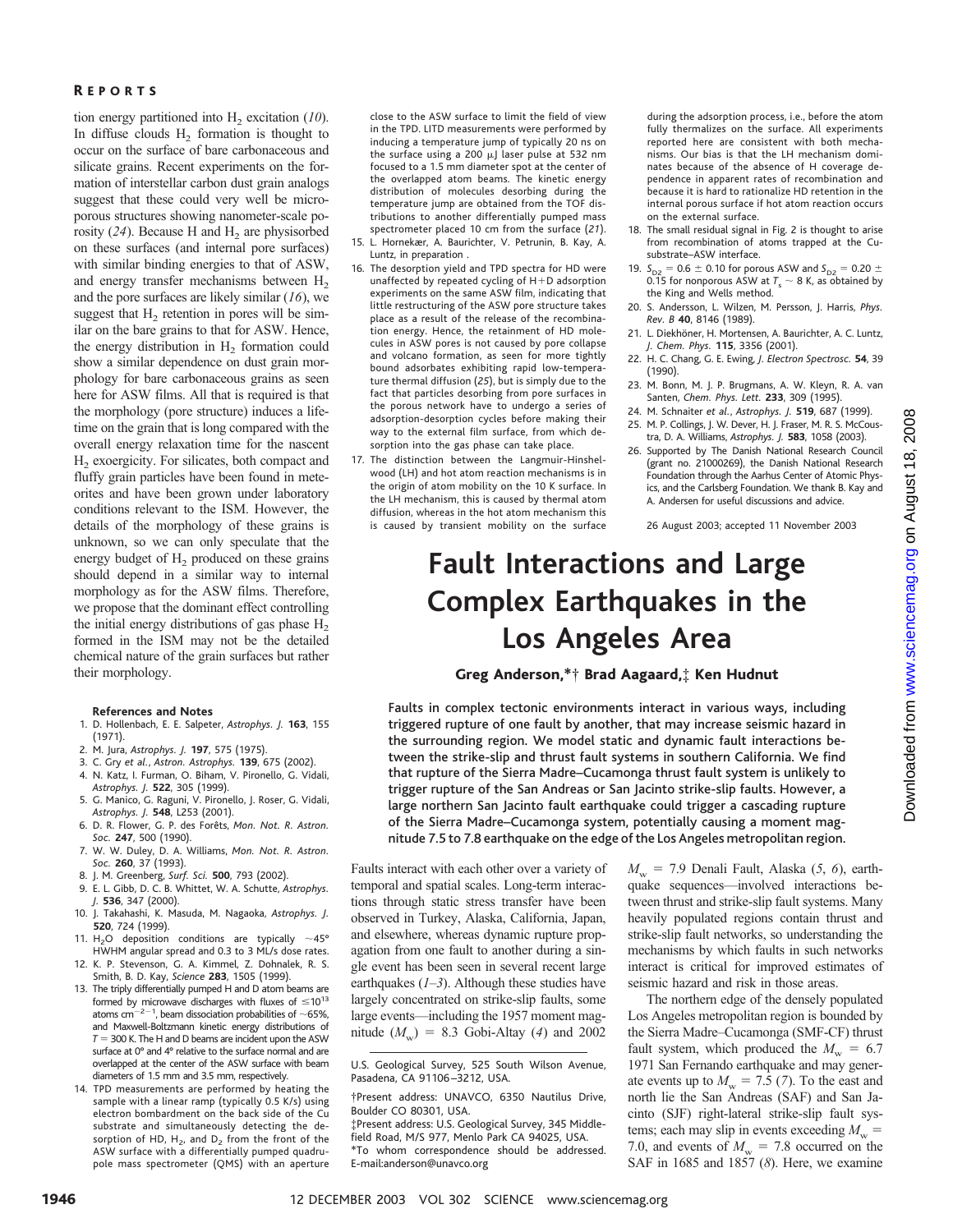**Fig. 1.** Study region and fault geometry. (**A**) Southern California study region, with shaded relief in background. Thin lines: regional faults; dashed box: region in (B). LA: Los Angeles; SAF: San Andreas fault; SJF: San Jacinto fault; SMF: Sierra Madre fault; CF: Cucamonga fault. (**B**) Fault geometry, regional stress orientation, and fault rakes due to regional stress, with shaded relief in background. Heavy solid lines show surface fault traces, dotted lines show



surface projections of down-dip geometry. Arrows show fault rakes, with values in degrees. CP: Cajon Pass. (**C**) Fault surfaces as viewed from the northeast looking over the SAF toward the Los Angeles metropolitan area.



past and potential ruptures on the SAF, SJF, CF, and SMF (Fig. 1 and Table 1) (*9*). We model both static stress transfer between separate events and dynamic rupture propagation during a single event, so that we can understand a wider range of possible fault interactions. In doing so, we find faults whose ruptures encourage ruptures of other faults at later times, as well as sets of faults that may fail in a single, large, complex event.

To model static stress interactions, we create kinematic rupture models (*10*) for scenario earthquakes (see supporting text). We then use these models and the theory of deformation from dislocations in a homogeneous elastic half-space to compute coseismic stress increment tensors at regularly spaced points on target fault planes. We resolve these tensors into shear, normal, and Coulomb stress changes. The change in Coulomb stress is  $\Delta \text{CFS} = \Delta \tau + \mu' \Delta \sigma$ , where  $\Delta \tau$ is the coseismic change in shear stress in the direction of fault slip,  $\Delta \sigma$  is the change in normal stress (with tension positive), and  $\mu'$ is the effective coefficient of friction, accounting for pore-fluid pressure effects. This general technique has been widely used to model static stress interactions in earthquake sequences  $(I-3)$ , and typically,  $\Delta \text{CFS} \geq 0.01$ to 0.02 MPa has been associated with observable changes in seismicity rate, although smaller stress changes may also play a role.

Our dynamic rupture models (*10*) solve the dynamic elasticity equations, incorporating fracture physics and frictional sliding, to produce time histories of fault slip and seismic waves. We follow the same general methodology of our previous work with dynamic rupture models (*11*–*13*). We use a three-dimensional tetrahedral finite-element model that includes material property variations with depth (table S3) and captures seis-

|                           |                                                                                                                                                                                                                                                                                                                                                                                                                                                                                                                                                                                                                                                                                                                                    |                  | this study. Upper panel summarizes potential long-term interactions through static stress transfer; lower<br>panel summarizes possible propagating ruptures. Yes: rupture propagation or positive Coulomb stress<br>transfer between faults; No: no rupture propagation or negative Coulomb stress transfer between faults;<br>Maybe: rupture propagation or Coulomb stress transfer depends on geometry of SJF/SAF and SJF/CF<br>intersections (9); Unclamped: strong tensile normal stress, which may be important for thrust faults (16).                                                                                                                                                                                                  |                  |
|---------------------------|------------------------------------------------------------------------------------------------------------------------------------------------------------------------------------------------------------------------------------------------------------------------------------------------------------------------------------------------------------------------------------------------------------------------------------------------------------------------------------------------------------------------------------------------------------------------------------------------------------------------------------------------------------------------------------------------------------------------------------|------------------|-----------------------------------------------------------------------------------------------------------------------------------------------------------------------------------------------------------------------------------------------------------------------------------------------------------------------------------------------------------------------------------------------------------------------------------------------------------------------------------------------------------------------------------------------------------------------------------------------------------------------------------------------------------------------------------------------------------------------------------------------|------------------|
|                           | Encourages rupture of                                                                                                                                                                                                                                                                                                                                                                                                                                                                                                                                                                                                                                                                                                              |                  |                                                                                                                                                                                                                                                                                                                                                                                                                                                                                                                                                                                                                                                                                                                                               |                  |
| Rupture of                | San Andreas                                                                                                                                                                                                                                                                                                                                                                                                                                                                                                                                                                                                                                                                                                                        | San Jacinto      | Cucamonga                                                                                                                                                                                                                                                                                                                                                                                                                                                                                                                                                                                                                                                                                                                                     | Sierra Madre     |
|                           |                                                                                                                                                                                                                                                                                                                                                                                                                                                                                                                                                                                                                                                                                                                                    | Static modeling  |                                                                                                                                                                                                                                                                                                                                                                                                                                                                                                                                                                                                                                                                                                                                               |                  |
| SAF NW                    |                                                                                                                                                                                                                                                                                                                                                                                                                                                                                                                                                                                                                                                                                                                                    | Yes              | Unclamped                                                                                                                                                                                                                                                                                                                                                                                                                                                                                                                                                                                                                                                                                                                                     | Unclamped        |
| SAF SE                    |                                                                                                                                                                                                                                                                                                                                                                                                                                                                                                                                                                                                                                                                                                                                    | No               | Yes                                                                                                                                                                                                                                                                                                                                                                                                                                                                                                                                                                                                                                                                                                                                           | Unclamped        |
| San Jacinto<br>Cucamonga  | NW: Yes, SE: No<br>Unclamped                                                                                                                                                                                                                                                                                                                                                                                                                                                                                                                                                                                                                                                                                                       | Yes              | Maybe                                                                                                                                                                                                                                                                                                                                                                                                                                                                                                                                                                                                                                                                                                                                         | No effect<br>Yes |
| Sierra Madre              | Unclamped                                                                                                                                                                                                                                                                                                                                                                                                                                                                                                                                                                                                                                                                                                                          | No effect        | Yes                                                                                                                                                                                                                                                                                                                                                                                                                                                                                                                                                                                                                                                                                                                                           |                  |
|                           |                                                                                                                                                                                                                                                                                                                                                                                                                                                                                                                                                                                                                                                                                                                                    | Dynamic modeling |                                                                                                                                                                                                                                                                                                                                                                                                                                                                                                                                                                                                                                                                                                                                               |                  |
| SAF NW                    |                                                                                                                                                                                                                                                                                                                                                                                                                                                                                                                                                                                                                                                                                                                                    | Maybe            | No                                                                                                                                                                                                                                                                                                                                                                                                                                                                                                                                                                                                                                                                                                                                            | No               |
| SAF SE                    |                                                                                                                                                                                                                                                                                                                                                                                                                                                                                                                                                                                                                                                                                                                                    | No               | No                                                                                                                                                                                                                                                                                                                                                                                                                                                                                                                                                                                                                                                                                                                                            | No               |
| San Jacinto               | Maybe                                                                                                                                                                                                                                                                                                                                                                                                                                                                                                                                                                                                                                                                                                                              |                  | Maybe                                                                                                                                                                                                                                                                                                                                                                                                                                                                                                                                                                                                                                                                                                                                         | Maybe            |
| Cucamonga<br>Sierra Madre | No<br>No                                                                                                                                                                                                                                                                                                                                                                                                                                                                                                                                                                                                                                                                                                                           | No<br>No         | Yes                                                                                                                                                                                                                                                                                                                                                                                                                                                                                                                                                                                                                                                                                                                                           | Yes              |
| for complex events.       | mic waves with periods of 2.0 s and longer.<br>We assume that the faults are critically load-<br>ed so that ruptures propagate to the fullest<br>extent possible, as determined by the fault<br>geometry and shear stress orientation. We<br>nucleate ruptures on the various faults and<br>examine whether the ruptures propagate onto<br>neighboring faults, indicating the potential<br>We start by modeling the effect on the San<br>Andreas and San Jacinto faults of a Cu-<br>camonga fault event. Figure 2A shows that<br>our static model with an $M_w = 7.0$ scenario<br>CF event generates $\Delta$ CFS $\geq$ 0.1 MPa on the<br>SMF, the San Bernardino Valley segment of<br>the SJF, and the SAF near Cajon Pass; how- |                  | (less than $-0.1$ MPa) along the SMF and<br>strongly positive (more than 0.5 MPa) along<br>the SAF near Cajon Pass. Thus, rupture of the<br>CF encourages rupture of the northern SJF<br>and the SMF and strongly unclamps the SAF<br>near Cajon Pass.<br>The dynamic model agrees with this sce-<br>nario: A rupture nucleating on the western CF<br>easily expands onto the SMF and the eastern<br>$CF$ (Fig. 2B and movie S1), whereas on the<br>other faults, seismic waves generate large<br>shear stress changes that do not reach the<br>failure threshold of 5 to 9 MPa above the<br>initial stress. The rate-dependent friction cre-<br>ates an abrupt increase in friction as the slip<br>rate drops, which generates small length- |                  |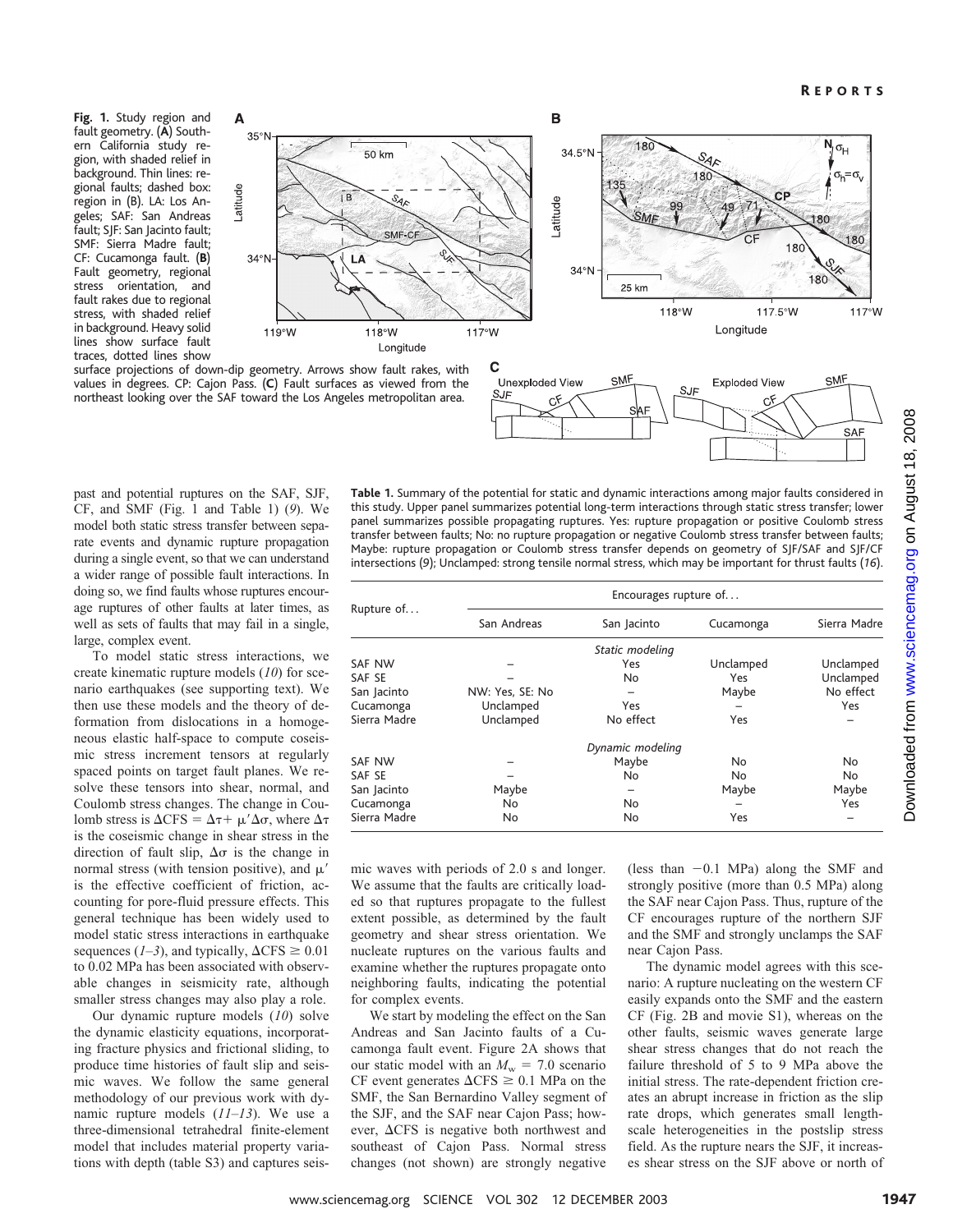## R EPORTS

the CF (hanging wall side), but decreases shear stress below or south (footwall side) of the CF by up to 5 MPa. Stress changes on the SAF are similar. Thus, the left-lateral oblique motion on the CF inhibits dynamic triggering of rupture on the SAF and SJF, but promotes dynamic rupture propagation onto the SMF.

We also consider whether a San Andreas fault rupture might trigger Cucamonga or San Jacinto fault rupture (Table 1). We first model

an  $M_{\rm w}$  = 7.0 event on the SAF, rupturing the segment from Banning Pass to Cajon Pass. Static modeling indicates that such an event is more likely to encourage rupture of the CF than of the SJF, because  $\Delta$ CFS  $\leq$  0.1 MPa along most of the SJF north of Anza, discouraging rupture of the SJF, while  $\Delta \text{CFS} \geq 0.05 \text{ MPa}$ over much of the eastern CF.

In the dynamic model, rupture begins near Banning Pass and propagates northwest. We



**Fig. 2.** (A) Static shear and Coulomb stress changes from an  $M_w = 7.0$  earthquake on the Cucamonga fault. CF rupture encourages rupture of the Sierra Madre and northern San Jacinto faults, and strongly unclamps the San Andreas fault near Cajon Pass. Open rectangles show location of the CF. (B) Snapshots of shear stress change from an  $M_w = 7.4$  earthquake on the CF and SMF. Strong negative dynamic stress changes prevent propagation onto the SJF or SAF.



**Fig. 3. (A)** Static shear and Coulomb stress changes from an  $M_w = 7.1$  earthquake on the San Jacinto fault. Rupture of the northern SJF may encourage rupture of the Cucamonga fault, depending on the geometry, and encourages rupture of the Mojave segment of the San Andreas fault. (**B**) Snapshots of shear stress change from an  $M_w = 7.5$  earthquake on the San Jacinto, Cucamonga, and Sierra Madre faults. SJF rupture propagates onto CF and SMF.

reduce the shear stress on the northwestern SAF to force rupture termination just north of Cajon Pass, similar to the 1685 event. As rupture propagates northward, it reduces shear stress by 1 MPa over much of the SJF, although the seismic waves momentarily generate small shear stress increases (movie S2). As the seismic waves reach the eastern portion of the CF, the shear stress fluctuations are strong but insufficient to trigger slip. Consequently, a rupture on the SAF with a northern termination similar to the 1685 rupture would probably not trigger simultaneous CF rupture; doing so requires an abrupt decrease in SAF slip close to a portion of the CF that is already close to nucleating its own rupture.

Another possible triggering scenario is a repeat of the  $M_w = 7.8$  1857 Fort Tejon earthquake on the San Andreas fault. Using an updated 1857 slip distribution (*14*), we compute stress changes on the other faults.  $\triangle CFS$  exceeds 0.05 MPa on the northern SJF, encouraging rupture; this is consistent with earlier work (*15*) hypothesizing triggered slip on the SJF during the 1857 event.  $\Delta$ CFS is negative along the Cucamonga and Sierra Madre faults, but normal stress changes exceed 0.5 MPa along the CF and eastern SMF; if normal stress changes are important for thrust faults (*16*), then a repeat of the 1857 event would encourage rupture of those faults (Table 1).

We nucleate dynamic rupture near the center of the northwestern portion of the SAF and force it to end near Cajon Pass by reducing shear stress on the SAF southeast of that point. As rupture propagates southeastward, shear stress on the western CF drops by up to 4 MPa. When rupture approaches the intersection with the SJF, shear stress changes on the SJF fall just below the failure threshold, and rupture does not propagate onto the SJF; however, only small perturbations in the geometry or stress field would lead to rupture propagation. These results suggest that the SJF may rupture simultaneously during a repeat of the 1857 SAF event, but that the SMF-CF system is less likely to do so.

We also examine the effect of San Jacinto fault rupture on the Cucamonga and San Andreas faults by modeling an  $M_{\rm w}$  = 7.1 event rupturing the northern 60 km of the SJF (Fig. 3 and Table 1). Because of large static shear stress increases,  $\triangle CFS$  exceeds 0.1 MPa along the SAF from Wrightwood to about Pallett Creek, suggesting a strong tendency for coupled rupture of the northern SJF and the Mojave segment of the SAF; strongly negative  $\Delta$ CFS southeast of Cajon Pass tends to inhibit rupture there. Our dynamic model, with rupture nucleating near the southern end of our SJF segment, gives similar results. As the rupture progresses northward, it casts a stress shadow on the SAF southeast of Cajon Pass (Fig. 3B and movie S4), whereas shear stress increases northwest of Cajon Pass. If